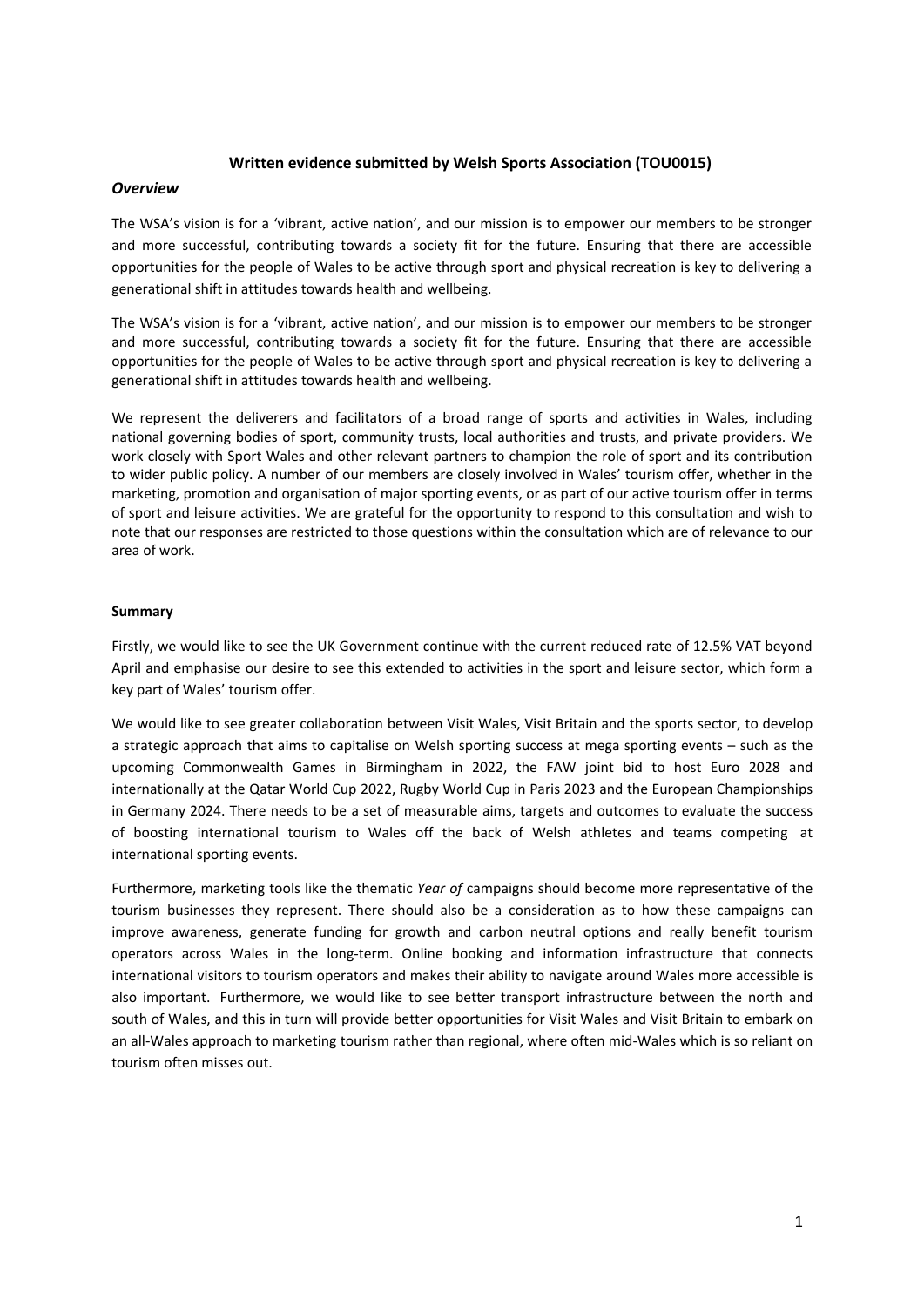#### **How attractive is Wales as a holiday destination for international tourists?**

For those who know about Wales, its glorious beaches, towering mountain ranges and impressive castles, it makes it no surprise that people flock to our beautiful country in their millions to take in its sights of immense natural beauty.

According to the 2019 *Wales Tourism Performance Report: January to December,* the number of international trips to Wales increased by 3.6% year on year to just over one million. Visitor spending was £515 million, which was an 18.8% increase on the same time the year before, with the Welsh Government reporting the value of overseas tourism to Wales in 2018 at £405 million.<sup>1</sup>

Tourism is a key sector of the Welsh economy and is a significant provider of economic opportunities across Wales. It is more important to the Welsh economy than in any other part of the UK, accounting for 4.9% of economic output compared to 3.7% in the UK. West Wales and the Valleys have a tourism ratio of 5.7%, underlining the sector's key importance to these areas.<sup>2</sup> Wales has some of the UK's most tourism dependent local authorities including Anglesey, Gwynedd, Conwy, and Denbighshire, Powys and South-West Wales.

Renowned for their appeal to adventure and activity tourists, North Wales has gained a reputation as the "Adventure Capital of Europe". When comparing Gwynedd to the rest of Wales, taking part in active or adventurous sporting activities was notably higher: 16% had taken part in mountain biking (3% across Wales on average), 12% had done adventure sports (all Wales 2%), 10% had been swimming (all Wales 3%) and 9% had been cycling (3% all Wales).<sup>3</sup> The outdoor industry contributes  $£481m$  (6%) of the Welsh economy each year, supporting over 8,000 FTE positions. In North Wales, the economic contribution of the outdoor industry is slightly higher at 8% of the local economy and the value-added contribution of outdoor activity tourism in Wales accounts for 10% of the Welsh tourism economy.<sup>4</sup>

In 2019, almost half of international visitors came to Wales to take part in outdoor or sporting activities. The most popular activity undertaken was walking, with 92% of people having walked more than two miles and 11% having cycled during their stay.<sup>5</sup> In a year when the **Wales Coastal Path will celebrate its 10-year anniversary,** it presents a perfect opportunity to market Wales' most popular attraction – walking – to the world. The path is thought to generate around £84 million a year in visitor expenditure and with the fresh impetus of the Wales Coastal Path App, there a greater opportunities to connect international visitors to Welsh tourism operators.<sup>6</sup> When considering the comments of the qualitative research that suggest Wales' strengths as a visitor destination lie in its natural environment, it is clear that outdoor activity tourism is an

<sup>1</sup> Welsh Government, 'Wales Tourism Performance Report January to December 2019', (2020), p.3. Welsh Government, 'International Strategy for Wales,' (2020), p.22.

<sup>&</sup>lt;sup>2</sup> Office for National Statistics, 'The Regional Value of Tourism in the UK', (2016), p.3.

<sup>3</sup> Gwynedd Council, 'Wales Visitor Survey 2019', (2019) p.3.

<sup>4</sup> Sam White and Mair Smith, *The Economic Impact of Outdoor Activity Tourism in Wales* (Monmouthshire: Miller Research, 2014), p. 41.

<sup>5</sup> Beaufort Research, 'Wales Visitor Survey 2019 - Overseas Visitors', (2019), p.26.

<sup>6</sup> Phillip Dewey, *WCP visitors give economy a £84m boost within a single year*, Wales Coast Path, (2016)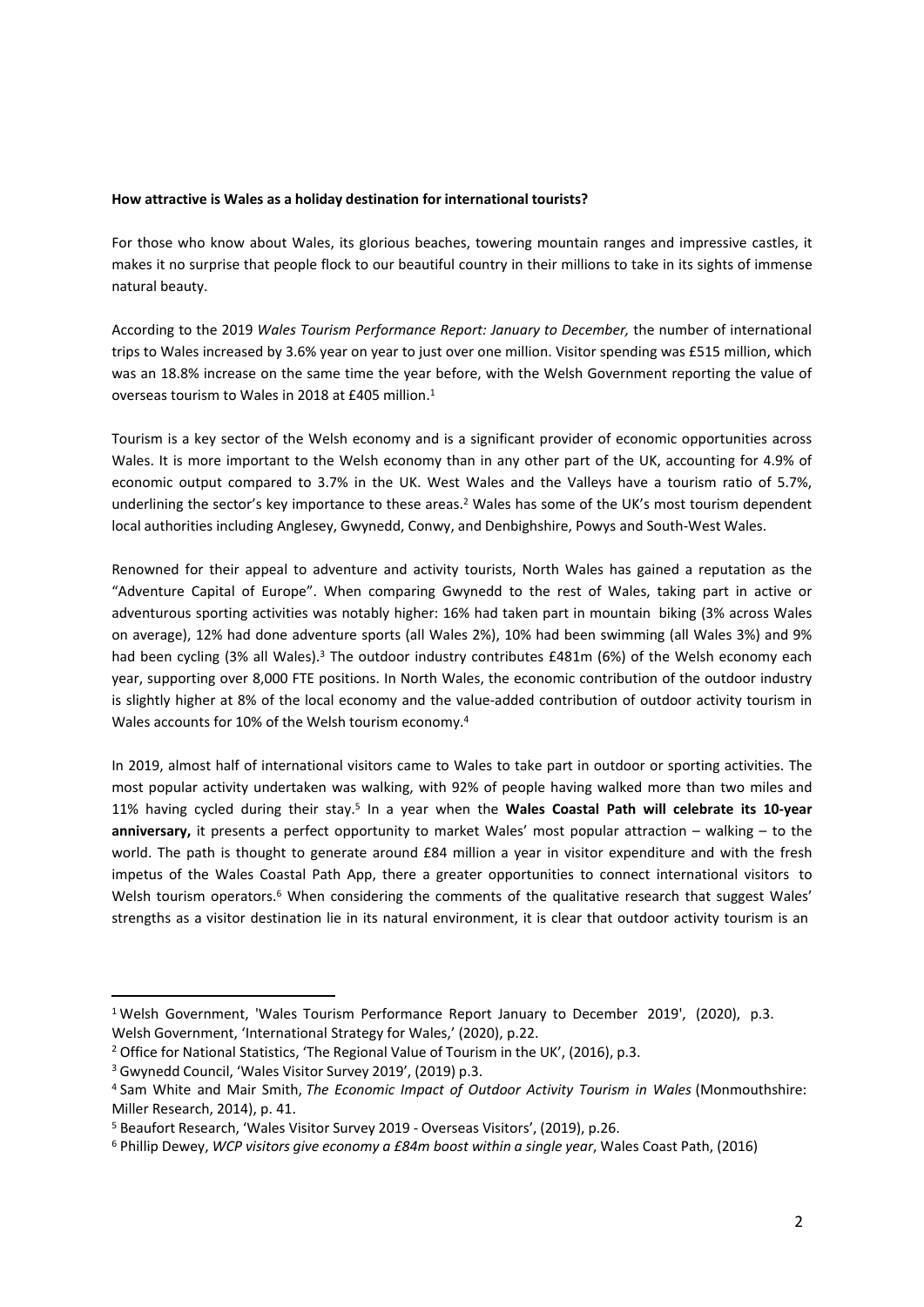important contributor to the Welsh economy and will continue to grow in importance as the outdoor activity sector gains greater recognition.<sup>7</sup>

Furthermore, Wales is exceptional as a tourism destination in that sustainability is enshrined in law through its *Well-being of Future Generations Act 2015*. As part of its International Strategy, the Welsh Government notes its ambitions to be known as a "leader in sustainable adventure tourism". Here there is an opportunity for bodies like Visit Wales and Visit Britain to help market this offer to the growing numbers of visitors seeking authentic, sustainable, and unique experiences.<sup>8</sup> Up to 85% of overseas visitors considered Wales to be a sustainable tourism destination for holidays and breaks, with 61% of visitors overall **strongly** agreeing – up from 39% in 2016.<sup>9</sup>

The appeal to international tourists in the South-East of Wales are also markedly diverse. The Principality Stadium is Wales' most popular paid attraction by far. A report by Econactive estimated that approximately 35% of visitors to the stadium have come from outside of Wales, with a particular emphasis on those from overseas who tend to stay longer and spend more.<sup>10</sup> From hosting major sporting events, international football and rugby, the Champions League Final, boxing, popular music and showcasing events for Welsh culture, "the Principality remains an important and consistent economic presence in the Cardiff capital city region and is a critical element of the city's visitor offer and positively impacts upon the city's wider profile."<sup>11</sup>Wales has a significant and successful track record in delivering international sporting events, from the Rugby World Cup in 2000, through to the Ryder Cup and current bids in place for Euro 2028 and exploration of hosting a Tour De France Grand Depart.

Recommendation: Visit Wales and Visit Britain should consult with the FAW and the FA in line with their **joined-up bid to host the European Championship 2028 – using mega sporting events like this to maximise Wales' tourism offer to the world.**

Recommendation: We want to see Visit Wales work alongside the sports sector - as we see Welsh athletes **compete at the Commonwealth Games in Birmingham 2022, Rugby World Cup in Paris 2023, Euro** Championships in Germany 2024 and the FAW joint bid to host the Euros in 2028 – to come up with a **strategic approach to promoting Wales' brand through sporting competition on the international stage.**

<sup>7</sup> Beaufort Research, 'Wales Visitor Survey 2019: Qualitative Research Findings', 2019.

<sup>8</sup> Welsh Government, 'International Strategy for Wales,' (2020), p.12.

<sup>9</sup> Beaufort Research, 'Wales Visitor Survey 2019 - Overseas Visitors', (2019), p.36.

<sup>&</sup>lt;sup>10</sup> Econactive, 'Twenty Years On: The Economic Significance of the Principality Stadium', (2019), p.16.

<sup>11</sup> Econactive, 'Twenty Years On', p.33.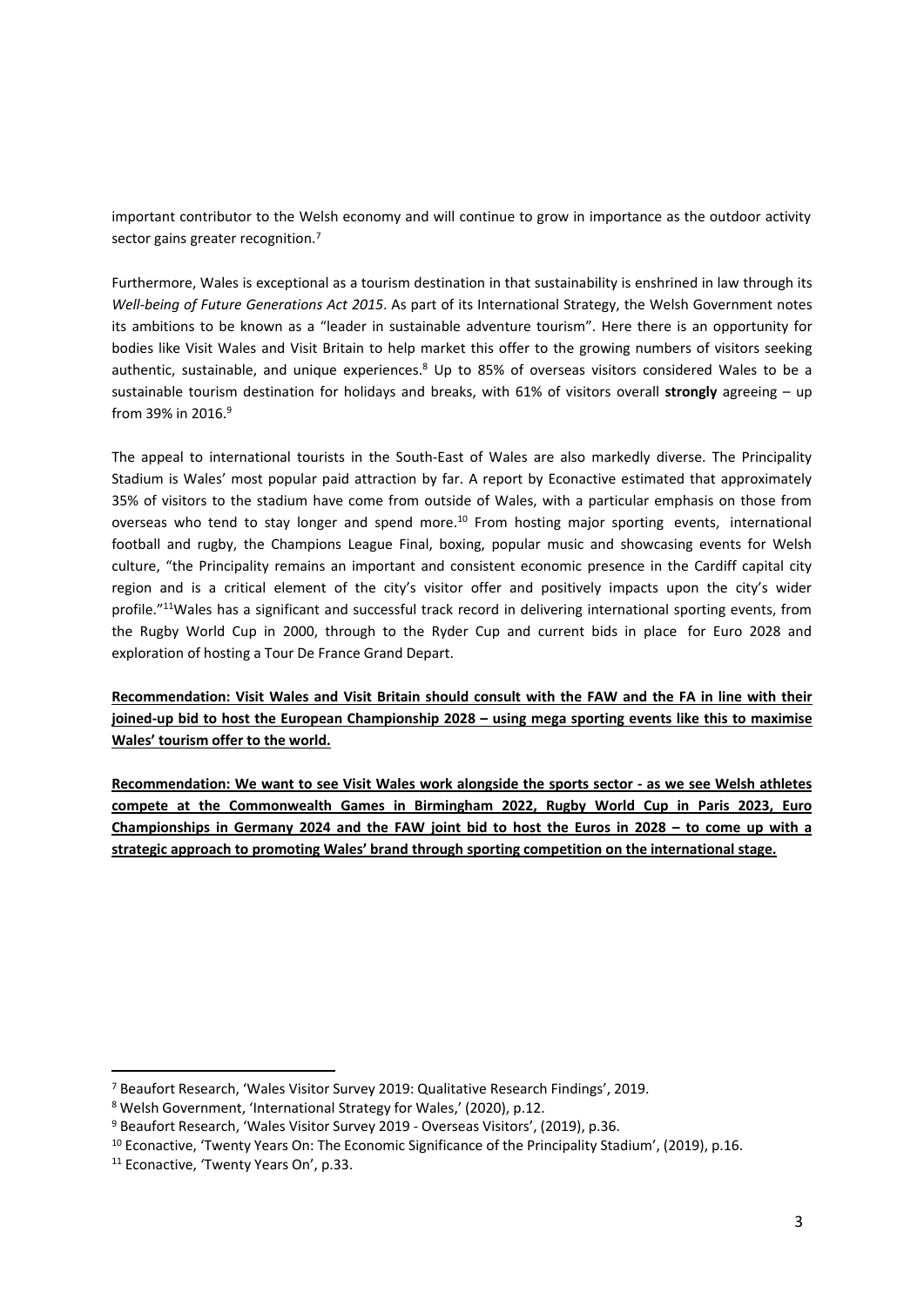### **Does Wales have a sufficiently strong "brand" internationally and what more could be done to promote Wales as a holiday destination abroad?**

Wales' international brand has undoubtedly been accelerated as a result of our sporting success on the international stage. Euro 2016 highlighted Wales' unreadiness to capitalise on its reinvigorated public image after storming to the semi-finals on one of the world's biggest stages. Since then, as the British Council report *Towards a Welsh Sports Diplomacy Strategy* argued, "any benefits to Welsh society or economy have been ad hoc rather than part of a long-term strategy and allied to Welsh or wider British policy objectives".<sup>12</sup>

As part of the 2019 Rugby World Cup in Japan, Wales embarked on a successful trade mission led by First Minister Mark Drakeford with the aim of "strengthening economic ties" and deepening links between the two countries. In countries like Japan, where there is a strong sense of provenance for food, drink and culture, iconic brands help us to strengthen our tourism offer and having a strong Welsh presence in these countries through sport is a great facilitator.

The Welsh Government recognises the importance of sport both at an international level and domestically, demonstrated by its ambition to host major sporting events in Wales. With Wales one game away from potentially competing on the most high-profile sporting stage of all, the Qatar World Cup 2022, what would our strategy for promoting Wales be? What mechanisms can we put in place for people to easily access the tourism experiences that Wales has to offer? Certainly, a strong Welsh presence and running advertisements in advance of the tournament would be central to developing a strategy.

The Welsh Government should look to come up with a strategy with aims, targets, and outcomes as to how they approach promoting Wales on the back of these events and the lasting presence we can have in those countries. For Visit Wales, this provides a perfect opportunity to be hold Visit Britain to account for robustly promoting Wales' vibrant tourism offer - and must also consult with key stakeholders to take responsibility for developing a long-term strategy for marketing Wales overseas.

*The 2020 Nations Brand Index (NBI)* ranked Wales in 21st place overall out of 50 nations and "was the strongest in the UK."<sup>13</sup> This was Wales' first year to be included in the NBI, with the aim of the research to provide an indication of Wales' reputation internationally and globally. Some key findings to note: Wales ranked in the bottom five of the 50 countries included in the 2020 NBI in terms of respondent's overall familiarity with Wales, just 53%. In terms of the index for Tourism, Wales ranked in the middle with its lowest attribute considered to be its "vibrant cities". Perhaps most notably, Wales' lowest ranked dimension was for Culture, where its low score relative to other nations for the "excels at sports" attribute helped contribute to it ranking in 29th place.

<sup>12</sup> Stuart Murray and Gavin Price, *Towards a Welsh sports diplomacy strategy* (British Council, 2020), p. 9.

<sup>13</sup> Welsh Government, 'The Anholt Ipsos Nation Brands Index: 2020 report for Wales (summary)', (2021)

NBI - An analytical tool which attempts to measure and rank the broad international reputation of 50 nations (60 after 2020), across six dimensions of national competence.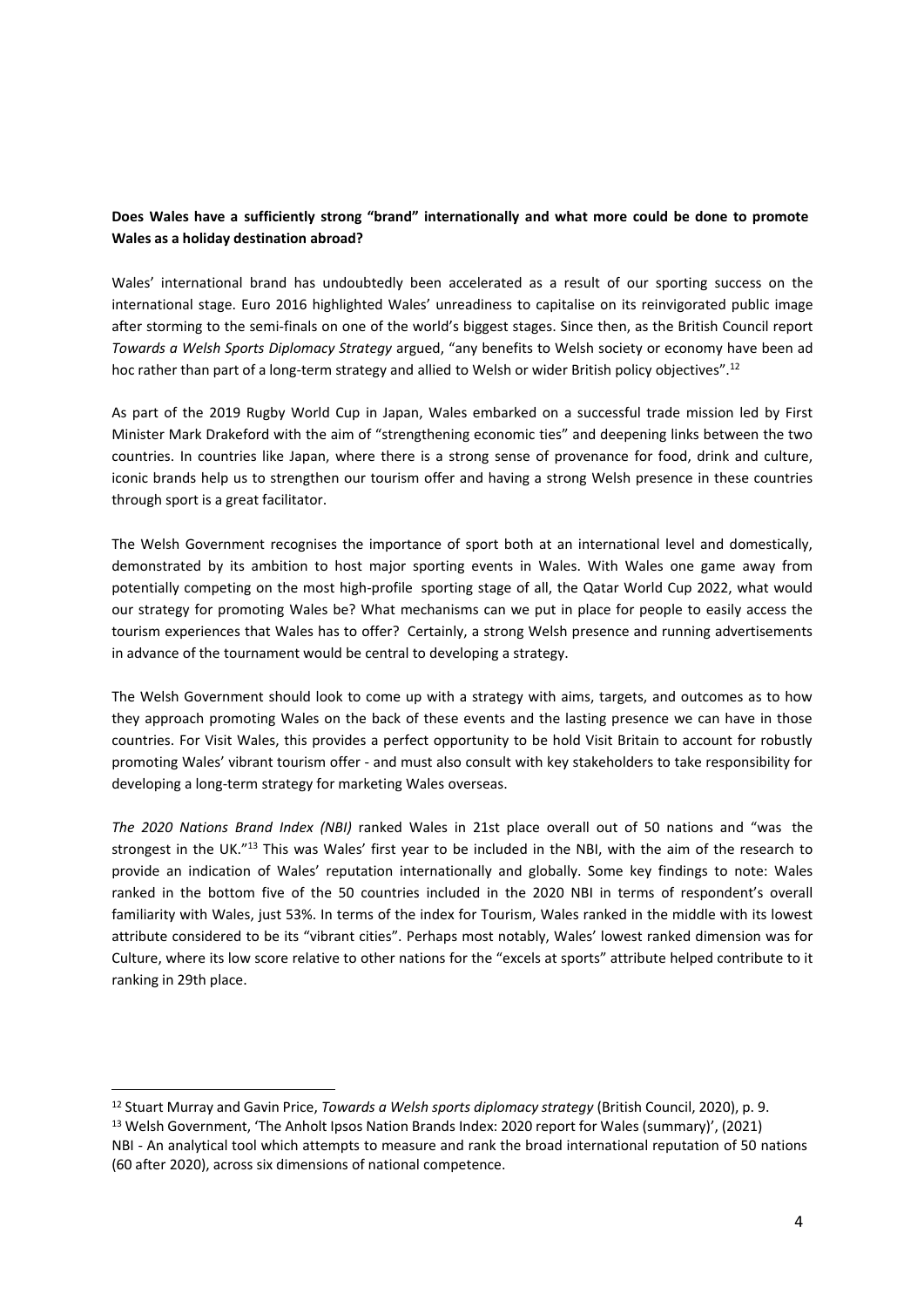The 2019 *Wales Visitor Survey – Overseas Visitors* reported similar findings:

- One in ten overseas visitors overall recalled seeing the Visit Wales official tourist board website rising to 13% of visitors from European countries.
- Only small proportions mentioned seeing or hearing any other type of advertising, marketing or publicity for Wales.
- Almost six in ten overseas visitors had not seen any advertising, marketing and publicity before visiting Wales (57% - rising to 63% of those from countries outside of Europe).<sup>14</sup>

The *Cardiff Tourism Strategy and Action Plan 2015 – 2020* recognised demand driven by sporting events, but the need for more 'signature' events capable of driving international stays. The UEFA Champions League Final was certainly an example of this with more than 300,000 people coming into the city on the evening of the final alone and more than 300 million watching on television all over the world.

Similarly, the 2010 Ryder Cup at the Celtic Manor resulted in a 16% increase in the numbers of overseas tourists heading to Wales. The *Visit Wales Golf Tourism Monitor* in 2010 reported that "the economic Impact of golf tourism to Wales in 2010 was £41.9million, up 21% from 2009 (£34.7m) and 82% from when we started the Monitor in 2004 (£23.0m)".<sup>15</sup> The Ryder Cup acted as a catalyst upon which golf clubs across Wales have capitalised on to promote their all-Wales golf tourism offer – something which has been developed very successfully and should be learned from.

# **Recommend that Visit Wales consults with representatives of the Wales Golf tourism offer to understand** how they have been so successful and how their model can be replicated to other sport and active leisure **tourism offers and profile building international events.**

At an international level, it is unsurprising that people tend to relate Wales to Gareth Bale or the national rugby team. The FAWs UEFA coaching programme is an interesting example, that has seen some of the sport's biggest names like Thierry Henry, Patrick Viera, Mikel Arteta, and Chris Wilder to name a few. Having such successful, high-profile names go on to achieve great things in sport and recognise the 'Welsh way' as their foundations for success gives Wales an interesting form of power at the height of world football. There does not need to be a shift of emphasis, but in terms of branding, marketing, and product development, we need to understand how we can diversify brand positioning for Welsh sport, from football and rugby to our wider outdoor activity and adventure offer.

### **Recommendation: Visit Wales and Visit Britain should work closely with the FAW to leverage the soft power that its coaching programme creates – through its development of some of football's biggest names.**

Sport is massive in promoting Wales abroad and there needs to be a blueprint that capitalises on our nations sporting achievements as a gateway into marketing the sustainable offer that Wales has. The Welsh Government's *Action Plan for Diaspora Engagement 2020 – 2025,* recognises the importance of connecting

<sup>14</sup> Beaufort Research, 'Wales Visitor Survey 2019 - Overseas Visitors', (2019), p.37.

<sup>&</sup>lt;sup>15</sup> National Assembly for Wales Enterprise and Business Committee, 'Tourism', (2014), p.29.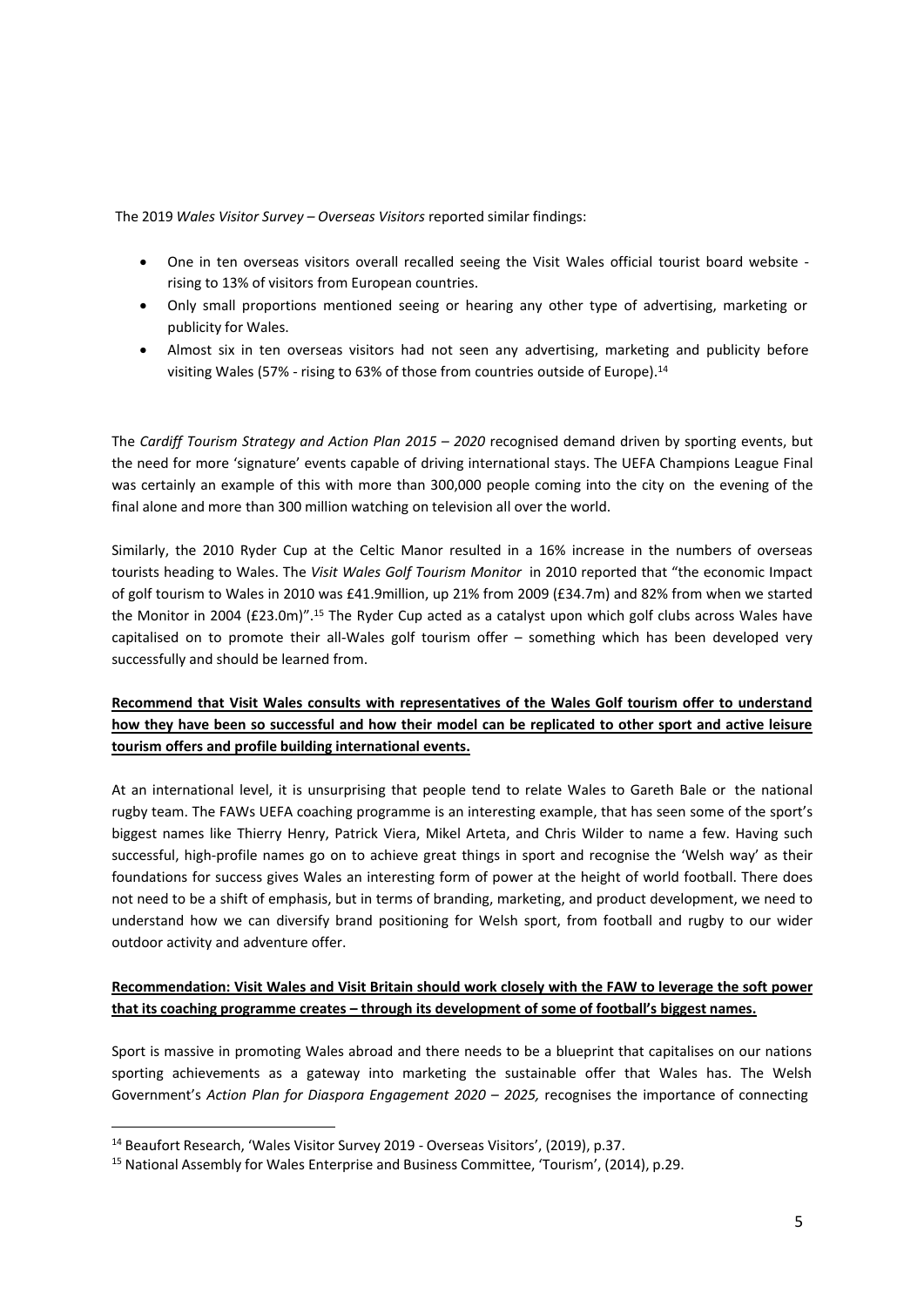people with an affiliation to Wales enhance its reputation on the global stage – "our people are our greatest advocate". Though Wales has suffered from a lack of previously engaged diaspora, recent successful events such as Wales Week London saw the Welsh Sports Association involved in organising the bringing together of Welsh business people from around the world to talk about sporting infrastructure, facilities and other means of promoting Wales. This demonstrated there is a willingness from the diaspora to engage. In terms of tourism, the strategy aims to:

- Promote tourism and **measure the subsequent economic benefit of engaging with the diaspora community in increased overseas tourists visiting Wales.**
- Develop purposeful relationships with famous Welsh faces to raise Wales' global profile across tourism, business, sport, culture, and the creative sector.

We believe there is a growing opportunity for the diaspora to become an asset in promoting Wales on the international stage, through more outward looking practices as well as helping Wales directly. The Welsh Sports Association has a role to play in facilitating discussions between organisations representing the Welsh Diaspora, Visit Wales, and the sport and activity tourism businesses that we represent to understand how to best promote Wales as a globally responsible brand.

**Recommendation: Visit Wales should develop a strategy that capitalises on the travel of Welsh teams and athletes in international competition and maintain a presence in those countries with the aim of boosting tourism to Wales.**

**Recommendation: Set aims, targets, and outcomes to measure the success of Welsh tourism campaigns abroad using international sporting competitions, creating a model that can be translated beyond spor**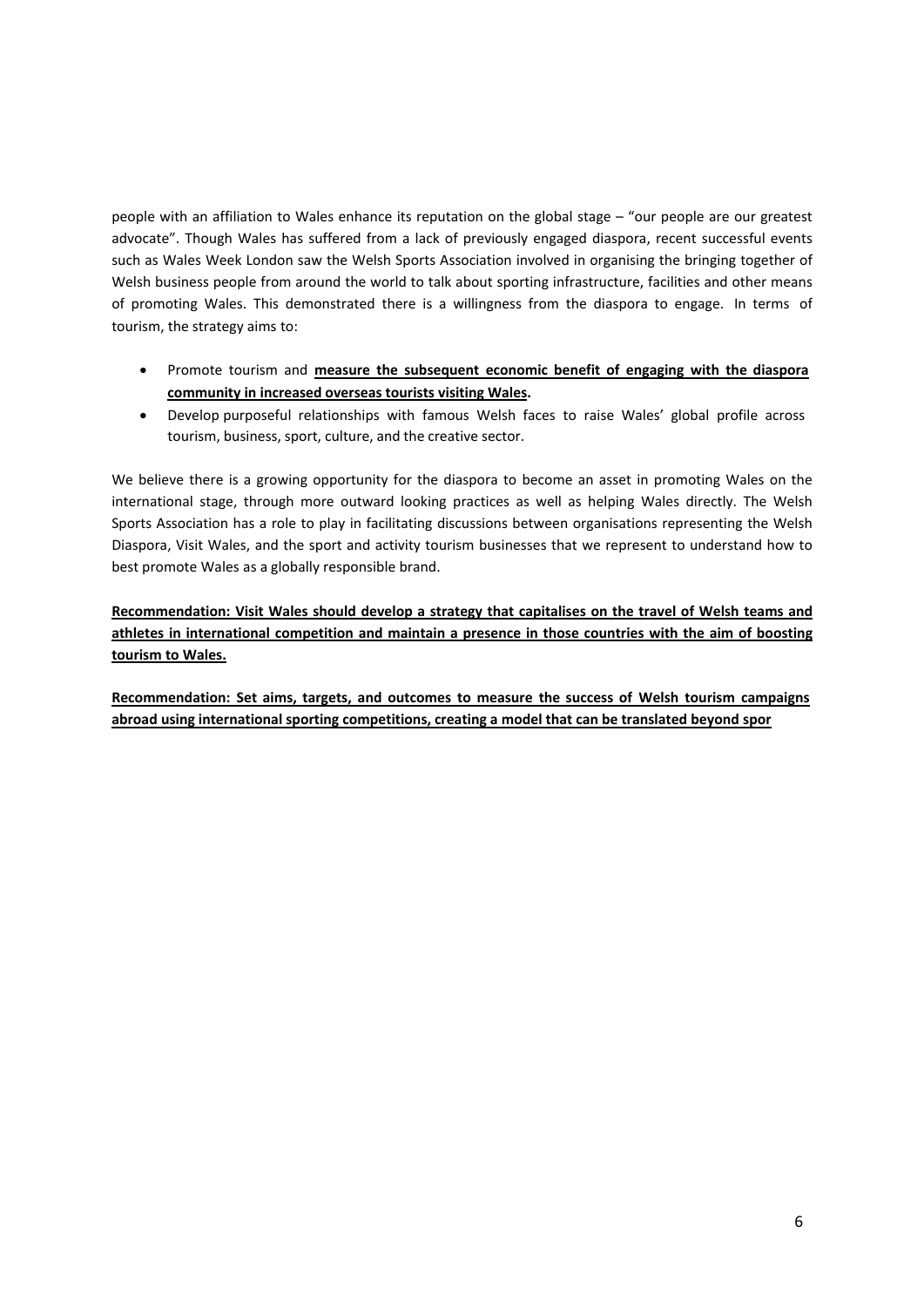#### **How has the COVID-19 pandemic impacted the tourism industry in Wales?**

These are some of the responses we received from our members who are engaged in tourism activity when asked how the Covid-19 pandemic has affected their businesses.

"Staycations are on the increase, we are seeing an increase in purchasing of boats, increased use of berths across Wales, clubs and centres showing greater need for activities for tourists. Major investment is need to promote and support the infrastructure for Marine Tourism." - **Business A**

"We suffered losses in the lead up to the first lockdown, with a slow recovery at first after the last lockdown. Our numbers have been depressed for a while but recovering slowly to pre-Covid levels. Some people still do not have the confidence to return. We have particularly lost out on the larger groups - schools, outdoor centres, community groups - and those groups themselves need encouragement and funds to return to using our sector. International tourism to our sector will recover only when restrictions to travel are lifted, and our sector promoted by government."

#### **- Business B**

"Would hope to see the return of more international travel for tournaments and competitions, and more people playing tennis casually when visiting Wales again with pay & play and equipment hire growing. Collectively we need to show people where they can play tennis, Padel, golf, hire bikes, purchase tickets for things whilst they're visiting." – **Business C**

"We have still managed to build a client base but it's been tougher than predicted. We have riders from all over the UK but need to get ourselves promoted more." - **Business D**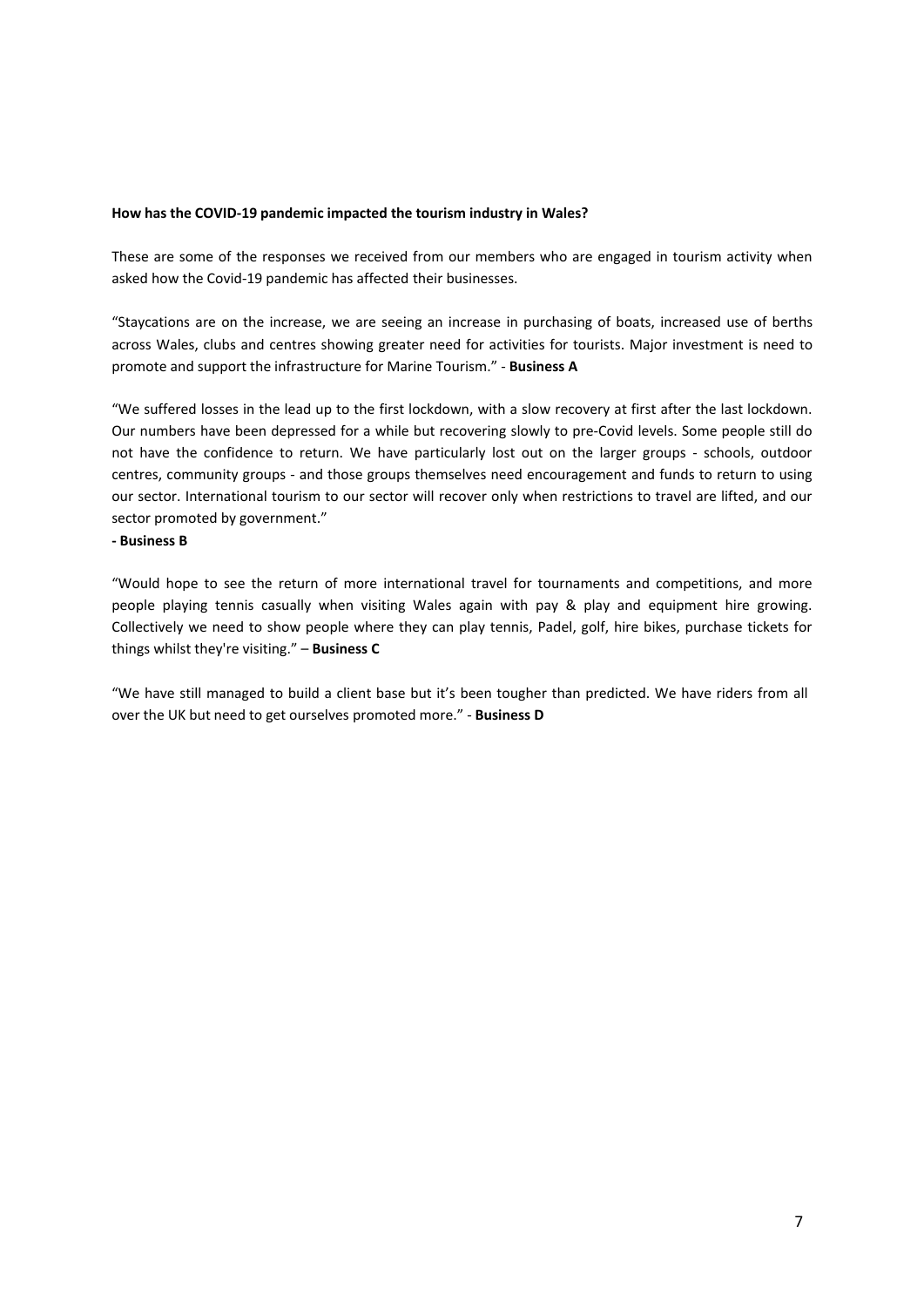### What will be the impact of a return to the 20% rate of VAT from April 2022 for the tourism industry in **Wales?**

Currently the rate of VAT stands at 12.5% following a rise from the temporary cut of 5% in July 2020 to help businesses struggling in the pandemic. The Treasury plans to return the tax to the pre-pandemic level of 20% starting in April.

The proposed return to 20% VAT has led to fears amongst our members, and the wider hospitality and tourism sector, that their businesses will be thrown into a much more vulnerable position. The industry has undoubtedly been the hardest hit as restrictions have made the last two years exceptionally difficult for tourism, and so it is vitally important that we give our tourism businesses the best chance to recover. Tourism is more important to the Welsh economy than in any other part of the UK and with the right targeted approach has the potential to play a crucial role in Wales' economic recovery.

The greatest fear noted by our members in the sport and leisure sector about bringing VAT relief measures to an end, was the compounding pressures they are already facing amid the increasing costs of living, fuel, energy prices and rise in the minimum wage and national insurance. In what is already a challenging environment, growing costs being reflected in rising prices is prompting fears that people will become more nomadic in their habits, and less willing to spend on activities and events beyond their food and accommodation.

For those businesses who only benefitted from lower tax rates in the café on their premises and not on their leisure (sport) offer, they found themselves less able to build up reserves post lockdowns. Many businesses would have like to have benefitted from a lower tax rate on their leisure (sport) activity offer: One business for example had to charge 20% on all climbing entries, activities and courses, and after receiving lower income in the first months since the end of lockdowns below what they would have expected, were insufficient to qualify for the Economic Resilience Fund Grant. Many businesses lost out in this way and as a result find themselves facing greater uncertainty.

Increasing operational costs, a deficiency in qualified staff and poor marketing were also identified as barriers to the development of outdoor activities in Wales.<sup>16</sup> As we look to revive our tourism, one argument for maintaining a reduced rate of VAT is that it brings us in line with the levels of VAT levied in our competitor European nations, the UK's rate of 20% is almost twice the European Union average, limiting the UK tourisms sector ability to rebound strongly and deliver jobs and growth around the country.<sup>17</sup> A report by Professor Annette Pritchard found that, in Ireland, cutting the VAT rate to 9% in 2011 helped the sector generate an additional 57,000 jobs nationwide as a direct result of international visitors to Ireland. Notably, it was also reported that the reduction in VAT boosted tourism tax revenues from €1.265bn in 2011 to €1.911bn in 2016  $(+\epsilon 646m).$ <sup>18</sup>

<sup>16</sup> White and Smith, *The Economic Impact of Outdoor Activity Tourism in Wales*, p, 24.

<sup>17</sup> Cut Tourism VAT, 'Campaign Fact Sheet' (2017).

<sup>18</sup> Professor Annette Richards, 'A Tourism Tax for Wales?', (2017)

Irish Tourist Industry Confederation, '9 Reasons why 9% Matters', (2017).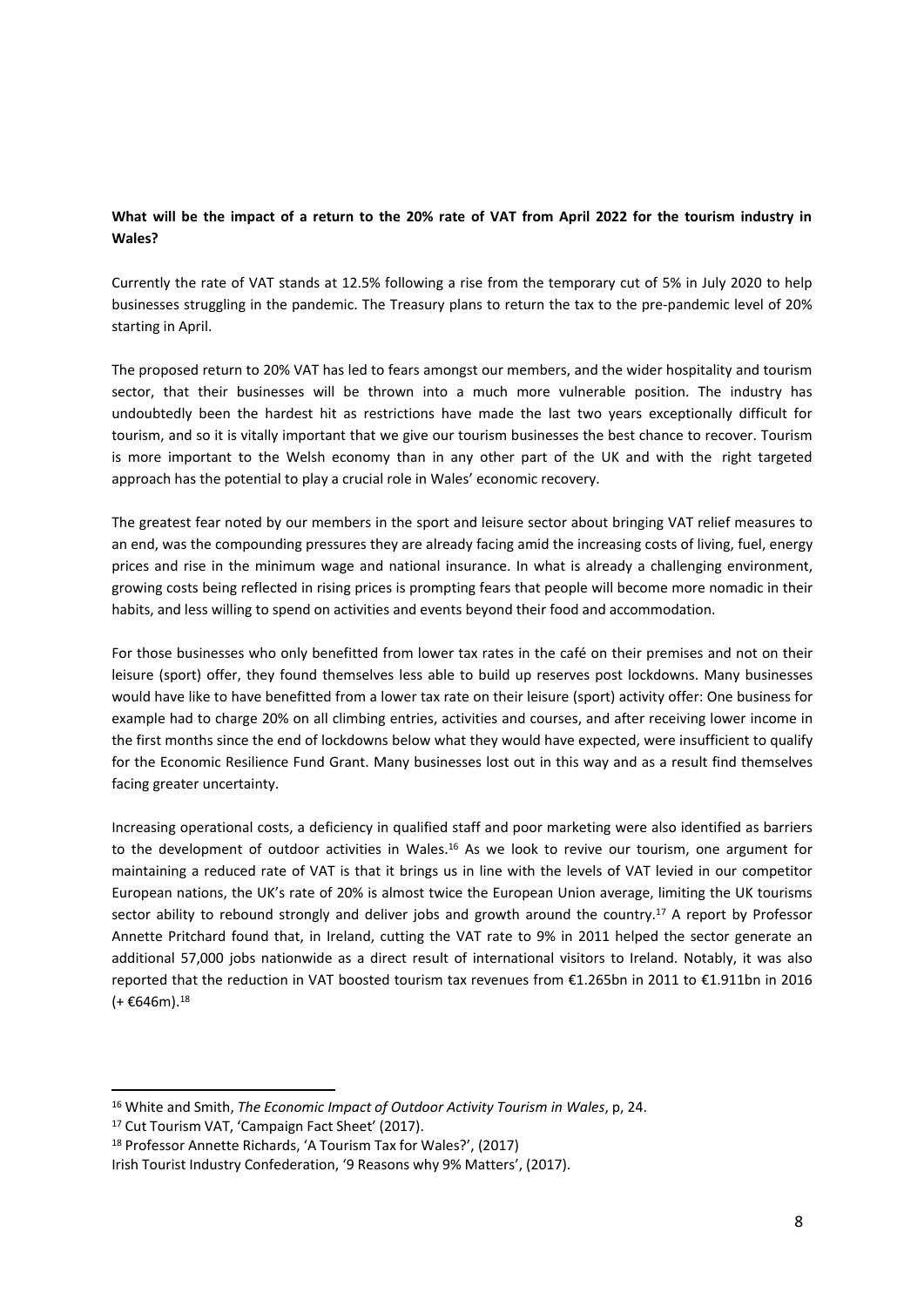Chief executive of UKHospitality, Katie Nicholls, said that "with the right support, [tourism] can play a crucial role in the country's economic recovery and help rebuild people's wellbeing after they have had to live under social restrictions for the past two years."<sup>19</sup>

Retaining lower rates of VAT would also encourage people to holiday domestically rather than looking overseas. Wales had its fair share of the 'staycation boom' throughout the pandemic and domestic visitors to Wales are expected to remain strong in the short term.

However, with Covid-19 restrictions and chronic shortages of staff, many operators were unable to fully open to cater for this increased demand. Now with increased living costs, rise in the minimum wage and greater taxation, it is the consumer who will bear the brunt of increased prices. We want to see the conditions that businesses need to return to financial strength and provide the best possible service to consumers and retaining lower rates of taxation are key to this. Professor Adam Blake, a UK Treasury Advisor, similarly concluded that: "cutting tourism VAT to 5% is one of the most efficient, if not the most efficient means of generating GDP gains at low cost to the Exchequer."<sup>20</sup>

**Recommend that the UK Government extends the reduced rate of 12.5% Vat in hospitality and emphasise our** desire to see this extended to activities in the sport and leisure sector, which form a key part of Wales' tourism **offer.**

<sup>&</sup>lt;sup>19</sup> Kate Nicholls CEO UK Hospitality, 'More than 250 hospitality business leaders urge chancellor to hold vat at 12.5% to protect jobs', (2022).

<sup>20</sup> Annette Richards, 'A Tourism Tax for Wales?', p. 2.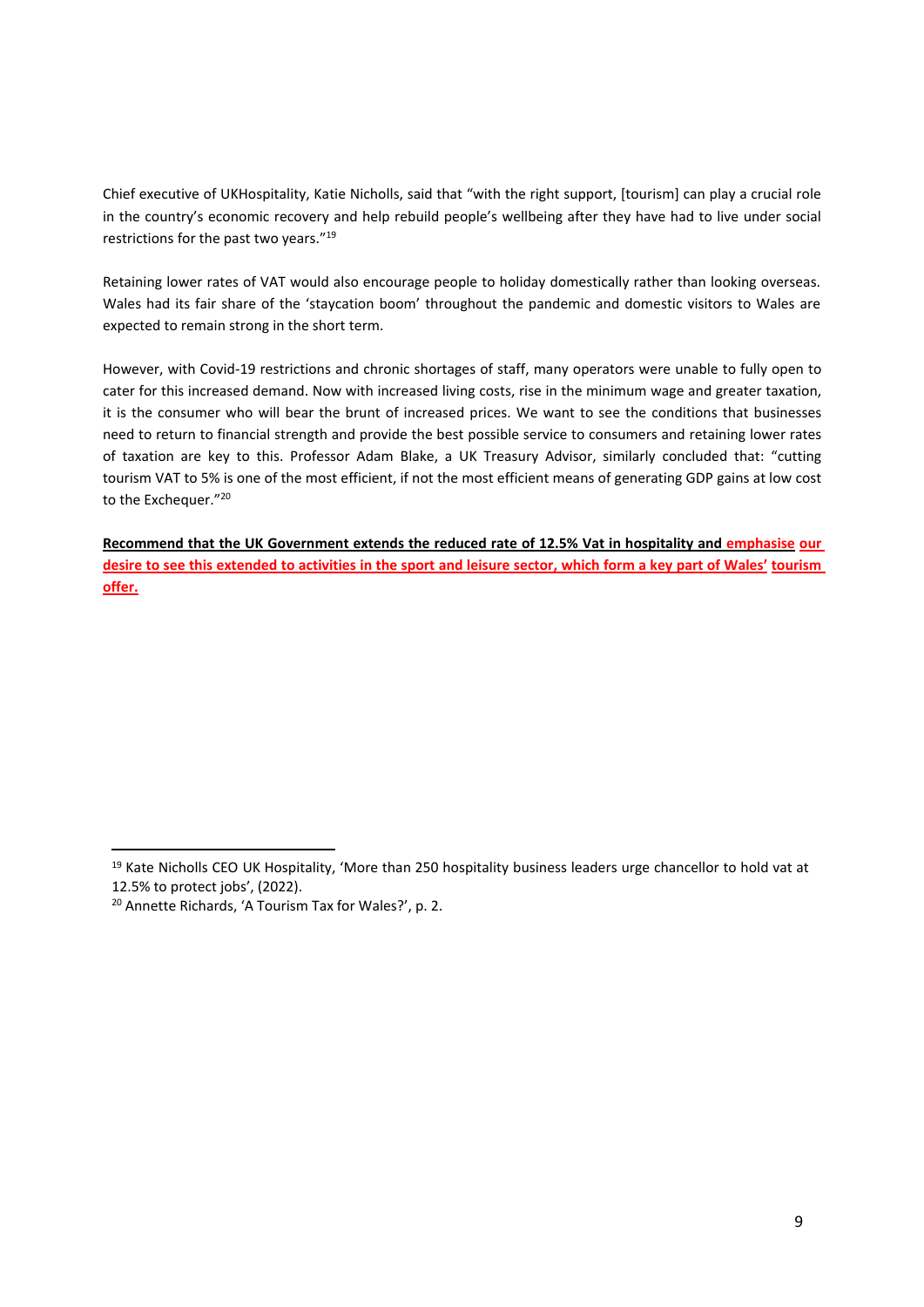### **What steps are needed post-pandemic for the tourism sector in Wales to recover and grow its international appeal?**

There are several crucial factors that need to be looked at. Firstly, we need to address the long-term structural issues that Wales has faced in encouraging visitors from outside of the United Kingdom, and how we respond to the new challenges that have arisen over the last eighteen months. The *Institute of Welsh Affairs* highlight a shift in the way in which people are travelling. They argue that we will see a huge drop off in the numbers of long trips taken to little-and-often. "The capital of social bragging, the ease of online bookings in location and the 'off the beaten track' travel opportunity," all these factors are on the up across all age groups.<sup>21</sup>

This is something that adventure and outdoor activity tourism operators are in a perfect position to capitalise on with the right targeted support – **particularly due to its appeal to off-peak shoulder season visitors**. According to the *Wales Visitor Survey for Overseas Visitors*, over four in ten overseas visitors to Wales in 2019 were considered 'adventurers'; this rose to half of all overseas visitors during the shoulder months.<sup>22</sup> The year 2016 marked the beginning of Visit Wales adopting thematic years, part of a long-term ambition to grow a stronger and more defined brand for tourism and increase visitor volume and value. The first was the *Year of Adventure* and aimed to build on the success stories of attractions like Surf Snowdonia and Zip World. **What processes are in place to measure the effectiveness of these campaigns in attracting visitors from overseas?** What were the targets and aims to achieve? Did businesses with an adventure offer outside of North Wales **benefit from the** *Year of Adventure* **and what mechanisms were implemented as part of a long-term strategy to establish an all-Wales framework for promoting adventure activities as a result of the campaign?**

In 2018, the *Year of the Sea* coincided with Wales hosting of the Volvo Ocean Race, the longest round the world Yachting race with teams entering from all over the world. We would have like to have seen greater collaboration with organisations in the marine tourism industry on how they could benefit from the campaign – such as better funding to improve the ageing stock and infrastructure to promote inclusive activities as a result. 2020 saw the *Year of the outdoors,* which was of course severely affected by the pandemic. with Visit Wales aiming to continue building on this vision of brand marketing, the pandemic has created an opportunity to think about how the campaigns can have a lasting, positive impact on the businesses it represents.

Work with [Visit Wales] to integrate its marketing campaigns with sports events around the world. E.g., Swansea.com stadium instantly takes anyone travelling to a major event to the website showcasing what the city has to offer. Visit Saudi, Visit Abu Dhabi, Visit Dubai, Visit Malaysia etc. adverts particularly on our sports channels, our stadiums (Cardiff City FC) and during major sporting events like the Euro 2020 Championships. With Wales projected to qualify for the Qatar 2020 World Cup Finals we should start to think about how we can advertise Wales using these events. Can Visit Wales use these events – like the Rugby World Cup in Japan – to establish a lasting presence to promote Wales, as we know that repeat visits are more likely to occur from Europe and countries like Japan in Asia where we have made these connections.

# **Recommend that capitalising on sport as an opportunity to promote Welsh tourism is integrated into the** practices and policies of tourism bodies such as Visit Britain and developed as part of a long-term strategy.

<sup>21</sup> Ant Pickles, 'Tourism: How Can Wales Perform Better?', *Institute of Welsh Affairs,* (2021)

<sup>22</sup> Beaufort Research, 'Wales Visitor Survey 2019 - Overseas Visitors', (2019), p.14.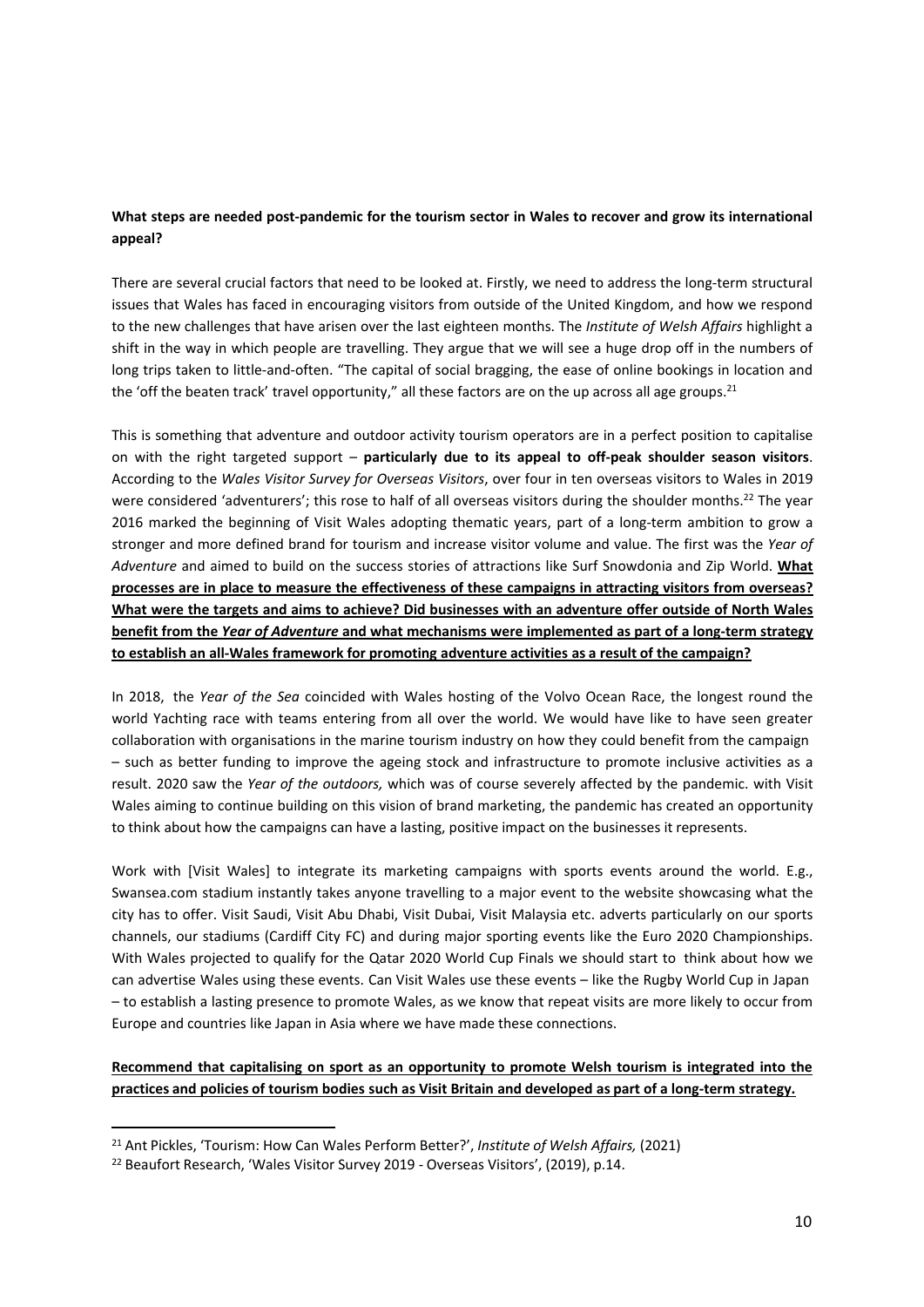### **How can the UK and Welsh Governments and bodies like VisitBritain and Visit Wales better work together to make Wales a more attractive destination for international visitors?**

Tourism in Wales is a wholly devolved area, and VisitBritain has retained responsibility for marketing Great Britain on the international stage. We want to see better working relationships between Visit Wales, VisitBritain, Welsh and UK government in promoting a globally responsible Wales. How can we ensure that VisitBritain is held to account for increasing Wales' share of international visitors? We want to see Visit Wales take greater responsibility for marketing Wales' sporting offer, particularly when Welsh athletes and teams are represented at international sporting events.

There needs to be a strategic approach and appropriate support surrounding tourism in Wales, and a crosssector willingness to help grow Wales' international appeal. It is the mission of Visit Wales to listen to and represent the interests of the industry across Wales and **to take an evidence-based approach**.

# **Recommend therefore that Visit Wales and Visit Britain work with their partners and actively seek to fund research that considers the thoughts of our international visitors, industry, and wider stakeholders to develop and improve our tourism offer.**

The Scottish Tourism Alliance developed its second Marine Tourism Strategy *Giant Strides 2020 – 2025,* following the marked progress of its initial strategy *Awakening the Giant 2015 – 2020* which set out to boost visitor expenditure from £101m to £145m and increase the overall economic value of the sector from £360m to over £450m by 2020. By 2016 the visitor expenditure had reached £131m and the overall contribution of the sector – Gross Value Added (GVA) – in 2017/18 reached £411m.<sup>23</sup>

Through consultation with our members we found there was an intention off the back of this research from bodies representing marine tourism in Wales to consider an approach in line with the Scottish model. They were left frustrated as "no one body was **willing** or **able** to take this forward". Discussions further broke down as a result of the pandemic, however we would like to see these talks renewed with the support of Visit Wales, Welsh Government and partners in UK Government and the Scottish Tourism Alliance, as well as voices from Welsh ports, harbours, marinas, and the boating community to identify opportunities as to how this strategy can be translated to work here in Wales.

# **This research demonstrates the valuable contribution industries such as marine tourism can have by bringing together key stakeholders and securing the necessary political drive (and funding) to develop and implement a strategy such as this – that we would like to see replicated in Wales.**

It is important to note that we would like to see this approach replicated throughout Wales, to uncover the diverse adventure and active tourism that Wales has to offer, and so that all businesses are represented and able to market themselves to the world. There is a strong desire among active tourism businesses to receive support in promoting their companies effectively as well as better access grants and funding to assist with

<sup>&</sup>lt;sup>23</sup> The Scottish Tourism Alliance, 'Giant Strides 2020 - 2025', (2020), p.10.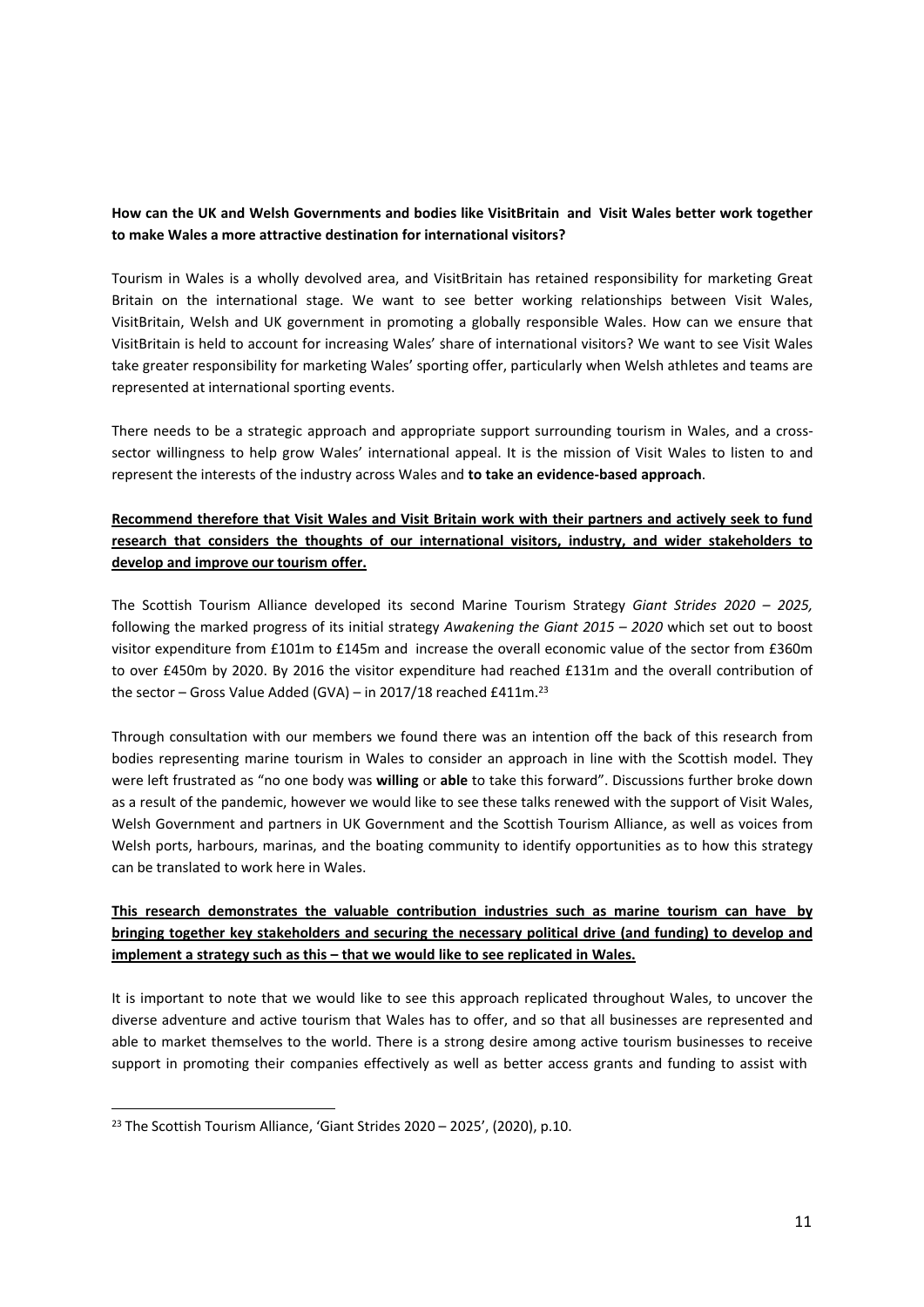#### growth and **steps towards carbon neutral operation**.

The Welsh Sports Association can work with our members who have an interest in developing their tourism offer, to facilitate discussions with our connections in Welsh Government and Sport Wales. As part of their government remit letter for 2021-2026 Sport Wales were asked to reflect 'Welcome to Wales – Priorities for the visitor economy 2020-2025' in their business planning and are urged to create and maintain strong links with the Welsh Government's tourism development team to grow the sporting tourism offer in Wales. As the independent membership body for sport in Wales there is an opportunity to connect Sport Wales to the voice of sport and active tourism in Wales, an area outside the usual areas of activity for Sport Wales.

In a 2014 study into *The Economic Impact of Outdoor Activity Tourism in Wales*, it was apparent that the crosspromotion and collaboration between activity providers and wider tourist services such as hospitality were extremely limited.<sup>24</sup> This was partly considered to be the result of fierce competition between providers, it was also acknowledged that "efforts to create greater collaboration with accommodation provision through packages are hindered by European Union regulations which place additional registration and protection requirements on sellers of package travel". There may be an opportunity to revisit these regulations to make them more favourable to Welsh tourism businesses.

The Miller Research Survey found that over a quarter (27%) of activity tourists surveyed stated they would consider taking "longer activity tourism trips to Wales if packages with accommodation were available". Therefore, a targeted approach from Visit Wales and its partners to work and improve knowledge and understanding and develop an approach to Business-to-Business relations would help to extract greater economic value from the adventure and activity tourism sector. Furthermore, as restrictions on package travel holidays are less problematic, there is an opportunity to encourage service providers with the incentives that remove competition and work for the greater good of the Welsh tourism economy.

**Recommend that Visit Wales and Visit Britain consult with the UK Government about the potential barriers and opportunities for creating specific tourism bundles (packages) that encourage co-operation between hospitality, leisure and tourism operators.**

<sup>24</sup> White and Smith, *The Economic Impact of Outdoor Activity Tourism in Wales*, p, 27.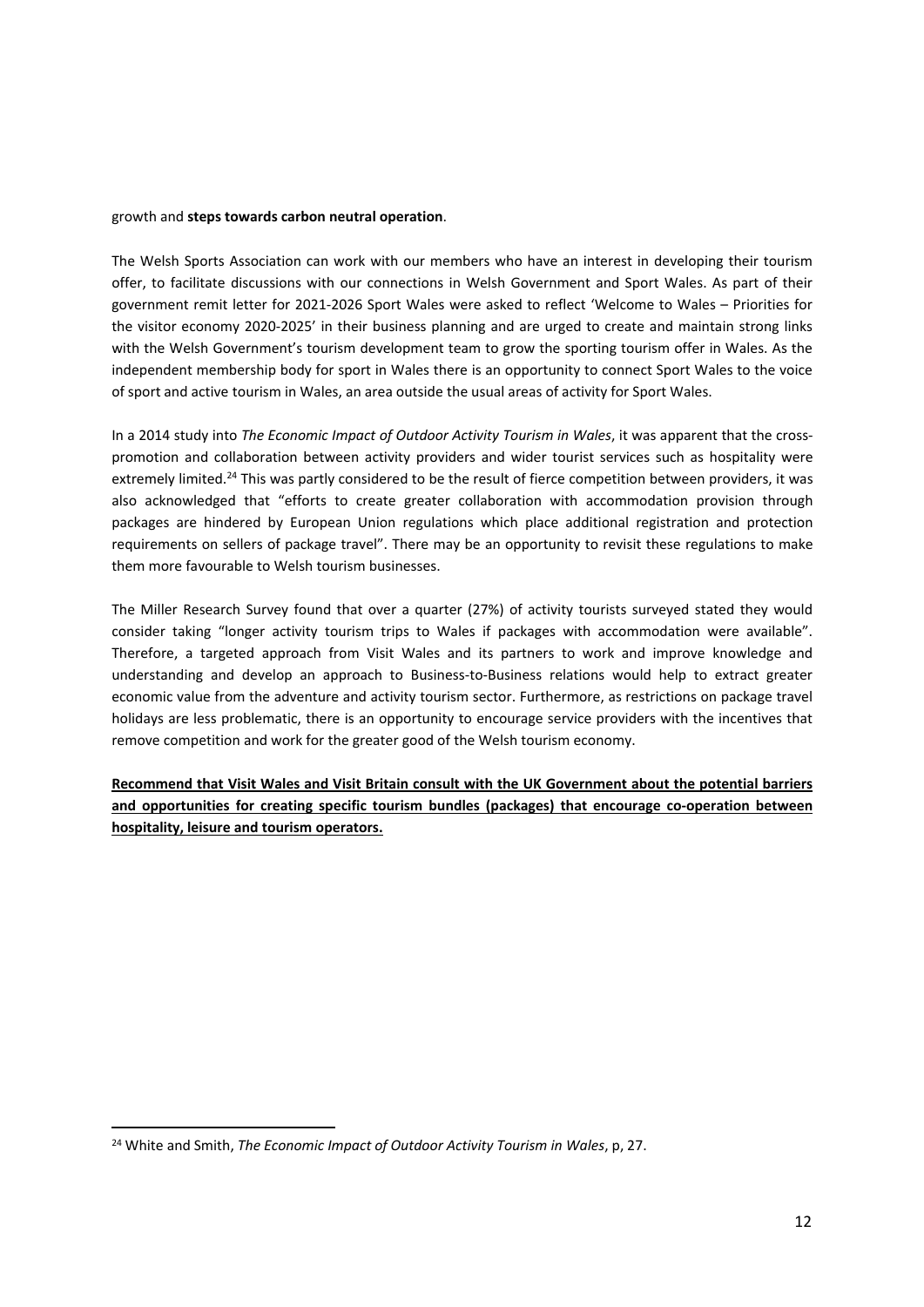### **What infrastructure and transport reforms are needed to make it easier for international tourists to reach Welsh destinations and attractions?**

It is no secret that poor public transport links and the time it takes to drive between the South and the North of Wales has long been considered a barrier to domestic and international tourism. More and more people are recognising the benefits of taking a sustainable tourism approach to their holidays, and with so much of Wales' low impact attractions and focus on sightseeing, natural beauty, castles and outdoor activity – we need to consider having the transport and travel infrastructure to match.

Lack of transport links from the north and the south make it difficult for a united all-Wales approach to promoting Wales. The North Wales international tourism campaign, launched to attract high-spending overseas visitors to the region after the easing of Covid restrictions, is a welcome move yet largely limited to the North. Similarly in the South, where spending by overseas visitors as a result of attractions like the Principality Stadium only seek to benefit the immediate surrounding areas, creating a difficult divide between the north and south and the active tourism businesses in mid-Wales who often miss out.<sup>25</sup>

How can we encourage people to explore rural Wales, navigate beyond the major attractions where there are fantastic, sustainable active adventure offer like off-road biking, mountain climbing, cycling, and walking, yet are often more than a 40-minute car journey from the nearest train station? The *Institute of Welsh Affairs* has labelled this "the final mile," noting that there are some fantastic opportunities in some very remote locations, but the impracticality of accessing the most off the beaten track accommodation and activity offers are simply too off putting for many international travellers.<sup>26</sup>

### **Recommendation: Better transport links between North and South Wales will allow an all-Wales approach** to marketing Wales - must be a national approach to promoting the various ways of accessing our nation

The *2019 Wales Visitor Survey found* that six in ten overseas visitors reached Wales by hired car (35%) or private car (25%) – down from seven in ten in 2016. Just over 27% used public transport (18% travelling to Wales by train and 9% by bus). Not surprisingly, the use of private cars dominated methods of travel around Wales during visits from international tourists. Three in ten overseas visitors used public transport (16% train, 14% public bus or coach) while 8% walked. The proportion of overseas visitors using public transport in Wales has increased from its 2016 level of 22%.<sup>27</sup>

In 2016, the quality and availability of public transport was one area that overseas visitors claimed their experience could have been enhanced. This was consistent with the responses to the Qualitative Findings found in the 2019 Wales Visitor Survey was that "it had been difficult to find appropriate public transport information when planning their holiday" (visitors from Germany and Italy).<sup>28</sup> Individuals also spoke of wishing to see more public transport and more advertising of what is on offer, improved parking at busy locations and

<sup>25</sup> White and Smith, *The Economic Impact of Outdoor Activity Tourism in Wales*, p, 45.

<sup>26</sup> Pickles, 'Tourism: How Can Wales Perform Better?', *Institute of Welsh Affairs.*

<sup>27</sup> Beaufort Research, 'Wales Visitor Survey 2019 - Overseas Visitors', (2019), p.17.

<sup>28</sup> Beaufort Research, 'Wales Visitor Survey 2016 - Overseas Visitors', (2016), p.34.